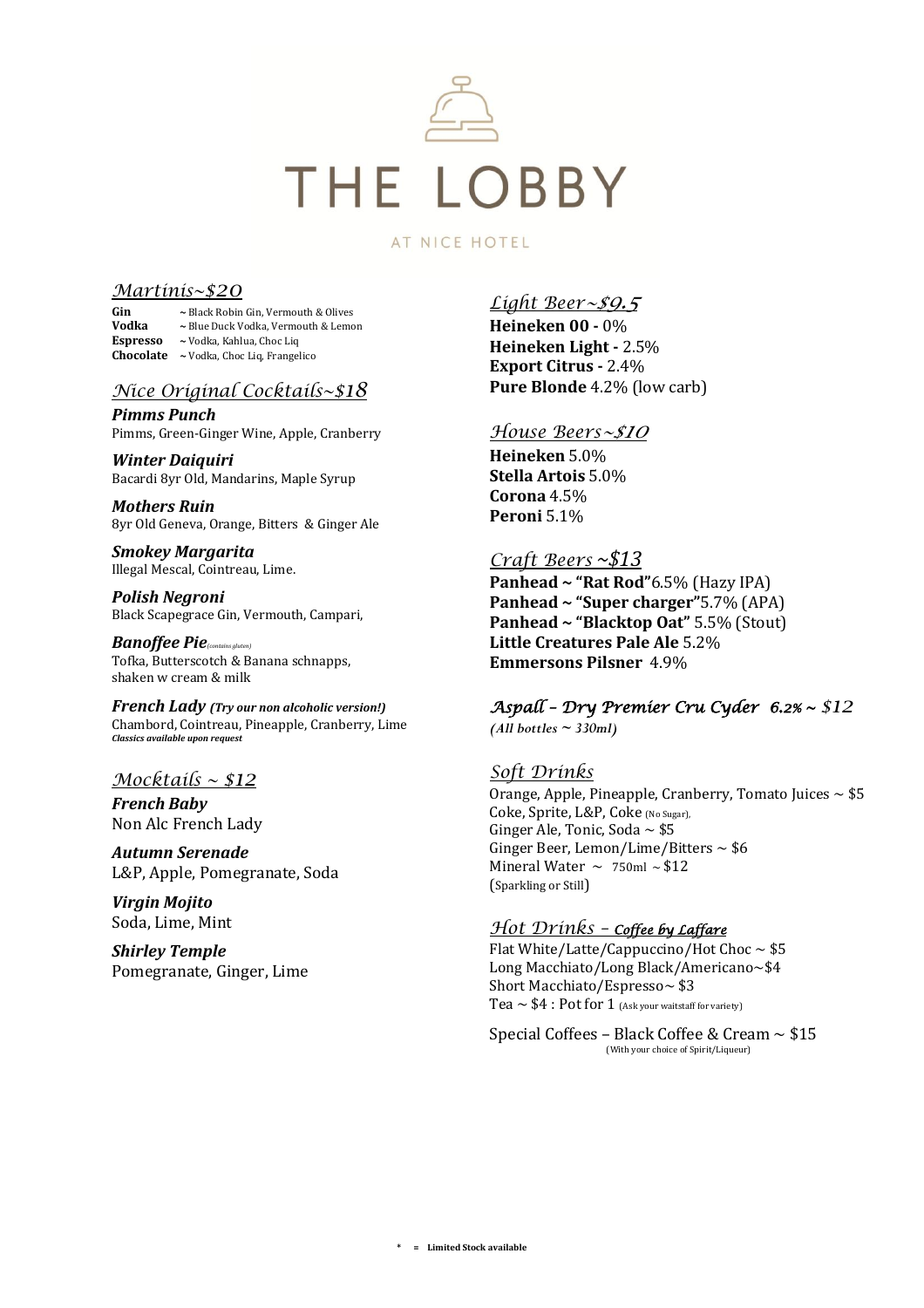*Champagne & Sparkling* 

*\*All wines are limited\* Years are subject to availability*

| Edenvale - 0% Alcohol                                                                                                                             | \$10 | \$50  |
|---------------------------------------------------------------------------------------------------------------------------------------------------|------|-------|
| <b>Col de'Salici Prosecco DOC Rose</b> (Sweeter)<br>Millesamato $2020 \sim$ Fresh, Crisp & Lively. Ripe Cherry & Berry flavours with a light body | \$11 | \$55  |
| <b>Jansz Premium Cuvee</b> (Dryer)<br>Tasmania $\sim$ Delicate fruit flavour, fine creamy texture & a refreshing natural acidity                  | \$12 | \$60  |
| Collect <sub>375ml</sub><br>Champagne, France                                                                                                     |      | \$75  |
| Moet & Chandon Imperial Brut<br>Epernay, Champagne, France                                                                                        |      | \$130 |
| <b>Veuve Cliqout Yellow Label</b><br>Reims, France                                                                                                |      | \$140 |
| *Bollinger*<br>Champagne, France                                                                                                                  |      | \$190 |

*\*All wines are limited\* Years are subject to availability*

**Longbush Rose 2021**  $$10$  \$50

*Gisbourne, New Zealand ~ The Kaka loves to eat nectar & berries, like this rose it is also on the comeback. This wine is enhanced by a bouquet of honeysuckle & red berries, best enjoyed with good friends, over a long lunch.*

### **Squawking Magpie "Daisy" Rose 2021** \$12 \$60 *Gimblett Gravels Hawkes Bay, New* Zealand

*~ Premium Syrah and Merlot grapes, pressed directly, gives Daisy is delicate colour, bright fruit and floral flavours. Enticing aromas of pink guava, roses and grapefruit followed by a soft, luscious and silky palate with alluring flavours of summer fruits.*

# *Rose*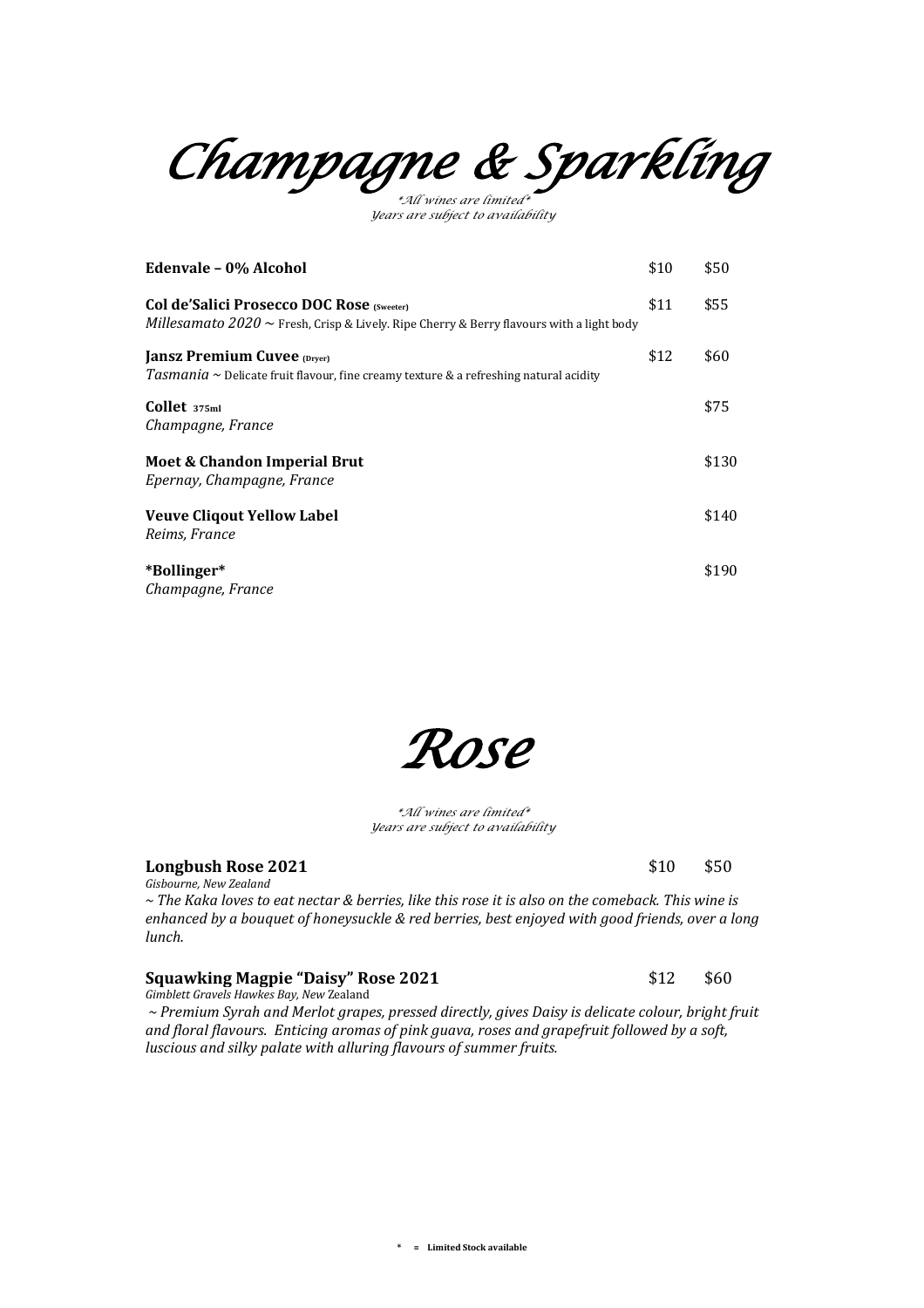| <i>White Wine</i>                                                                                                                                                                                                                                                   |      |      |  |  |  |
|---------------------------------------------------------------------------------------------------------------------------------------------------------------------------------------------------------------------------------------------------------------------|------|------|--|--|--|
| *All wines are limited*<br>Years are subject to availability                                                                                                                                                                                                        |      |      |  |  |  |
| <b>Long Bush Chardonnay 2022</b><br>Gisbourne, New Zealand                                                                                                                                                                                                          | \$10 | \$50 |  |  |  |
| $\sim$ Full bodied, round & powerful, the wood pigeon, Kereru, shares many similar characteristics<br>with this chardonnay.                                                                                                                                         |      |      |  |  |  |
| Long Bush Pinot Gris 2021                                                                                                                                                                                                                                           | \$10 | \$50 |  |  |  |
| Gisbourne, New Zealand<br>$\sim$ Despite his size the native Fantail, Piwakawaka, dances around with unlimited energy.<br>Fast & Flighty he floats & flutters like this Pinot Gris on the palate.                                                                   |      |      |  |  |  |
| 'Saddleback' - By Peregrine - Pinot Gris 2020                                                                                                                                                                                                                       | \$11 | \$55 |  |  |  |
| Central Otago, New Zealand<br>$\sim$ Stable-mate of the high-flying Peregrine, and at the drier end of the spectrum, with fresh acidity<br>and a subtlety to the flavours. Citrus and ginger aromatics complement the mineral-edged notes<br>of pear & stone fruit. |      |      |  |  |  |
| <b>Big Sky Sauvignon Blanc 2021</b>                                                                                                                                                                                                                                 | \$12 | \$60 |  |  |  |
| Te Muna Road, Martinborough, New Zealand<br>$\sim$ A Richly textured Sauvignon Blanc, smacking of lemongrass & lime zest, honeyed stone fruit,<br>flinty minerality & lively acidity.                                                                               |      |      |  |  |  |
| <b>Felton Road Bannockburn Riesling 2021</b>                                                                                                                                                                                                                        | \$13 | \$65 |  |  |  |
| Central Otago, New Zealand<br>$\sim$ A saturating & encompassing mouth-feel where it's difficult to discern between the intense fruit<br>flavour and residual sugar. Carefully balanced natural acidity brightens & focuses the sustained<br>finish.                |      |      |  |  |  |
| <b>Squawking Magpie Pinot Gris 2021</b>                                                                                                                                                                                                                             | \$13 | \$65 |  |  |  |
| Hawkes Bay, New Zealand<br>$\sim$ Premium grapes have produced a fresh & vibrant wine with pear, honeysuckle & citrus tones on<br>the nose. The palate is spicy and the wine delivers a long broad finish.                                                          |      |      |  |  |  |
| The Landing 'Boatshed' Chardonnay 2019                                                                                                                                                                                                                              | \$14 | \$70 |  |  |  |
| Bay of Islands, New Zealand<br>$\sim$ Attractive citrus & stone fruit aromatics sit perfectly with a hint of nutty-spice, a full profile<br>with more white stone fruit. A racy stony minerality creates a lovely long finish with drying<br>tannins                |      |      |  |  |  |
| <b>Nautilus Alberino 2021</b>                                                                                                                                                                                                                                       | \$14 | \$70 |  |  |  |
| Marlborough, New Zealand<br>$\sim$ On the nose, the 2021 vintage shows fragrant white peaches, white florals, with hints of<br>ginger & ripe citrus. The palate is flavoursome and fleshy with a refreshing zingy finish.                                           |      |      |  |  |  |
| <b>Auntsfarm Sauvignon Blanc</b>                                                                                                                                                                                                                                    |      | \$70 |  |  |  |
| Single Vineyard, Marlborough, New Zealand<br>$\sim$ Fresh aromas of passionfruit & citrus integrated with ripe tropical fruit, The underlying<br>minerality balances the generous palate weight & mouth-filling texture.                                            |      |      |  |  |  |
| <b>Clearview Estate Winery "White Caps" Chardonnay 2020</b><br>Hawkes Bay, New Zealand                                                                                                                                                                              |      | \$80 |  |  |  |
| $\sim$ A very traditional big, ripe, buttery & toasty wine. A tropical fruit profile & lemon like acidity.                                                                                                                                                          |      |      |  |  |  |
| <b>Peregrine Chardonnay 2020</b><br>Central Otago, New Zealand                                                                                                                                                                                                      |      | \$90 |  |  |  |
| $\sim$ A concentrated & focussed wine with aromas of citrus blossom, white peach and nutmeg.<br>Delicate layers of ripe citrus & preserved lemon flavours combine with lovely acidity & chalky                                                                      |      |      |  |  |  |

*complexity*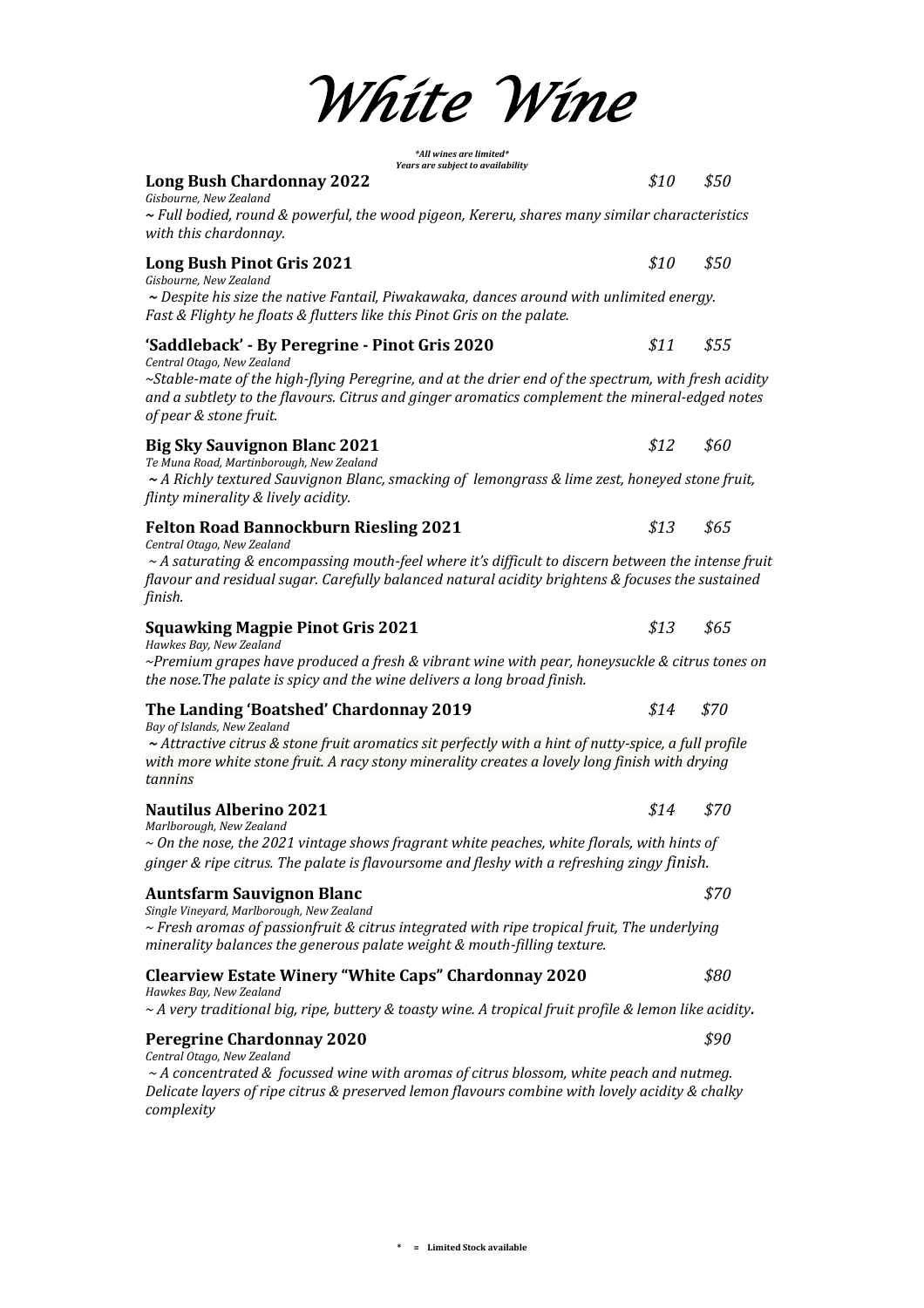| <b>LongBush 'Bird Series' Merlot 2020</b><br>Gisborne, New Zealand                                                                                                                                                                                                                                                                                         | \$10 | \$50  |
|------------------------------------------------------------------------------------------------------------------------------------------------------------------------------------------------------------------------------------------------------------------------------------------------------------------------------------------------------------|------|-------|
| $\sim$ Dark berry fruit with hints of cloves & vanilla overlaid with memories of the forest floor.<br>The Merlot grape like the Kiwi, may be humble, but has a powerful secret charm.                                                                                                                                                                      |      |       |
| Porta 6 2017 Reserva                                                                                                                                                                                                                                                                                                                                       | \$11 | \$55  |
| Cortes, Leiria, Portugal<br>$\sim$ Black & Wildberries mingle with exotic spices & hints of chocolate on the palate.<br>A wine with complexity & character, yet it is also soft & fresh with a persistent & luxuriously<br>smooth finish.                                                                                                                  |      |       |
| Paritua Scarlet "Stone Paddock" 2018<br>Hawkes Bay, New Zealand<br>~ Merlot/Cabernet-Franc/Cabernet-Sauvignon/Malbec<br>The palate shows dark fruits dominated by plum and blackberry with a rich full mid palate<br>supported by firm, ripe tannins and a long, sumptuous finish. Subtle oak influence provides spicy<br>notes and added structure.       | \$12 | \$60  |
| <b>Decibel Pinot Noir 2019</b>                                                                                                                                                                                                                                                                                                                             | \$14 | \$70  |
| Martinborough, New Zealand<br>$\sim$ A structured front palate turns quickly into luscious, juicy tannins with a lingering suppleness.<br>The finish is dry with hints of spice.                                                                                                                                                                           |      |       |
| <b>Thomas Goss Shiraz 2019</b>                                                                                                                                                                                                                                                                                                                             | \$15 | \$75  |
| McLauren Vale, Australia.<br>$\sim$ Deep dark colour, flavour packed palate that almost feels silky, velvety with the warmth of<br>14.5% alcohol but balanced out by a fine layer of tannins on the back.                                                                                                                                                  |      |       |
| The BoneLine Iridium 2018<br>Waipara, North Canterbury, New Zealand<br>~Cabernet Franc/Merlot/Cabernet Sauvignon                                                                                                                                                                                                                                           |      | \$90  |
| Juicy plums, blackberries and redcurrants intertwined with spicy cider and dried herbs on the<br>palate balanced with elegant dusty tannins, gentle acidity and a refreshing mineral reprise.                                                                                                                                                              |      |       |
| <b>Two Paddocks Pinot Noir 2021</b>                                                                                                                                                                                                                                                                                                                        |      | \$95  |
| Gibbston Valley, Central Otago, New Zealand<br>$\sim$ Dark blackberry, wild herb, spice and intrigue aromatically. The wine then moves into a dense<br>richly textured mouthfeel. Elegance, finesse abound holding the wine into a tightly knit package<br>whilst will drink superbly in its youth will also reward those who choose to cellar the wine.   |      |       |
| <b>Squawking Magpie Malbec 2019</b>                                                                                                                                                                                                                                                                                                                        |      | \$180 |
| Single Vineyard, Gimblett Gravels, Hawkes Bay, New Zealand<br>$\sim$ It's an intense malbec with cassis, dried berry, dark chocolate, vanilla, liquorice, anise and spicy<br>oak flavours. It's a generously-proportioned wine that still retains drinkability thanks to a fine<br>balancing act between fruit sweetness, gentle acidity and ripe tannins. |      |       |

# **Te Mata Coleraine 2020** *\$260*

*Havelock Hills, Hawkes Bay, New Zealand*

*~Cabernet Sauvignon/Merlot/Cabernet Franc*

*A gleaming obsidian-dark, Coleraine '20 flashes in the glass. From its depths glimmers wild roses and cedar, blackcurrants, dark cherries, plums – a rapid symmetry of perfectly ripe dark fruit. Notes of cocoa-nib, thyme, and layer upon layer of fine tannin are polished to a mirror-finish, shimmering the length of the wine*

# **Peregrine Pinot Noir 2016 –** *Magnum (1.5L) \$295*

*Central Otago, New Zealand*

*~ Dark floral and spice scents lead to wonderful red and dark fruits, with a lovely seam of minerality supported by supple tannins.*



*\*All wines are limited\* Years are subject to availability*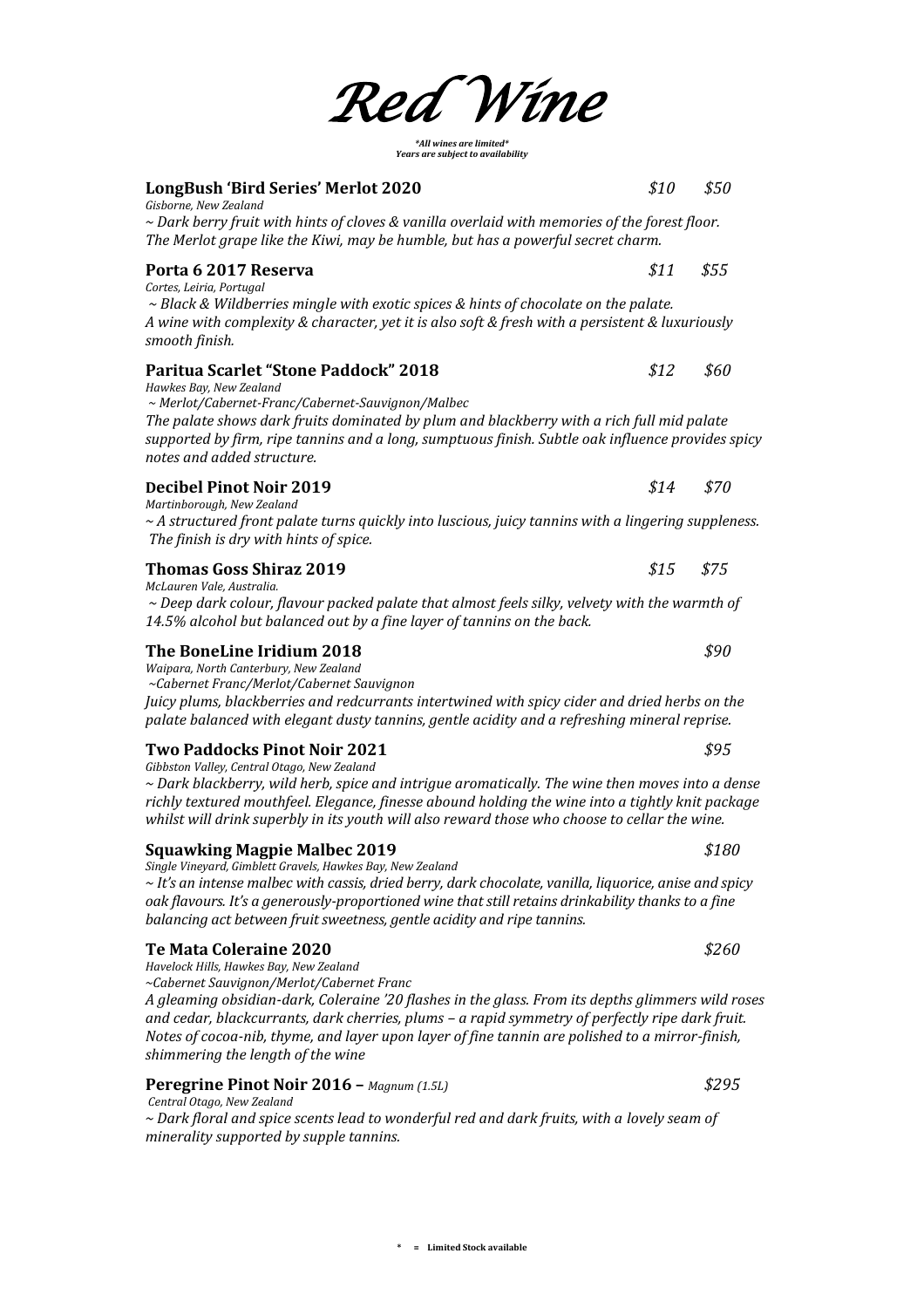# *To Finish*

### **\*All wines are limited\* Years are subject to availability**

# **Limoncello \$10 Don Zoilo Pedro Ximenez 12yr old Sherry \$12** *Dark Mahogany colour, is sweet, rich & full bodied with a perfumed and long lasting after taste.*

### **Sandeman Fine Tawny \$12**

*Aroma of red fruit, cherry, vanilla, caramel and the taste of all carry through especially the cherry and caramel with some raisin and molasses plus a hint of black licorice. ... Faint notes of dried fruit, honey and molasses on the nose.*

### **Sandeman Fine Ruby \$12**

*Brilliant red ruby in colour, with clean aromas of red fruits, plums and strawberries, Sandeman Porto Fine Ruby has full rich flavours and is very well balanced. Rich, round, balanced in the mouth, with overt flavours of fresh plums and red fruits.*

### **Sandeman Founders Reserve Ruby \$15**

*Intense ruby red colour, brilliant and clean. Rich red fruit aromas with a touch of age create an elegant reflection of powerful flavours, the fruit and fire characteristic of young classic Porto balanced with the finesse of age.*

### **Warres King Tawny \$18**

*Lighter in style than Ruby, through selective and skilful blending it brings together the youthful fruit aromas of young wines and the fine balance and mellowness achieved through maturation in oak casks. On the tongue, Medium red, Smoky, high-toned aromas of cassis, marzipan and maple syrup.*

### **Otima Warres 10yr \$20/\$140**

*Rich tawny colour, with an excellent nose of nuts and hints of mature fruit. On the palate light and delicate, beautifully rounded, with hints of dried fruits, and a long elegant finish.*

### **Otima Warres 20yr \$25/\$175**

*Rich and delicate, but never cloying; the tannins and acidity ensure balance and perfect length.*

## **Scoundrel & Rouges Ice (Noble) Cider Cold Shoulder 10.1% (apple) \$12 \$40** *Central Otago, New Zealand ~This Ice Cider is just a selection from the best barrels of freeze concentrated juice. It is made like dessert wine, with no carbonation, and is very sweet, with notes of toffee apple, honey, and tropical fruits, but balanced with great acidity and tannin* **FROMM Riesling Beernauslese 2018 \$12 \$55** *Central Otago, New Zealand ~Rich, ripe fruit with a lifting mineral backbone. Sweet and lush on the palate with cleansing acidity that ensures the wine is not sticky or cloying* **Wooing Tree Vineyard "Tickled Pink" \$13 \$60** *Central Otago, New Zealand ~ Aromas of strawberries and honeycomb on the nose with intense flavours of pineapple and pawpaw show on the palate, leading to a long and balanced finish with the hazel nuts and red berries.* **Yalumba "Antique" Muscat NV \$15 \$70**

*Angaston, Barossa Valley Australia*

*~ Soft, silken and luscious in texture, quite viscous and concentrated, then richly flavoured showing a melange of raisin fruit, wood aged characters, fruitcake and spices, finishing with delicate and integrated spirit. This is an indulgent and seamless wine.*

 **60ml 375ml**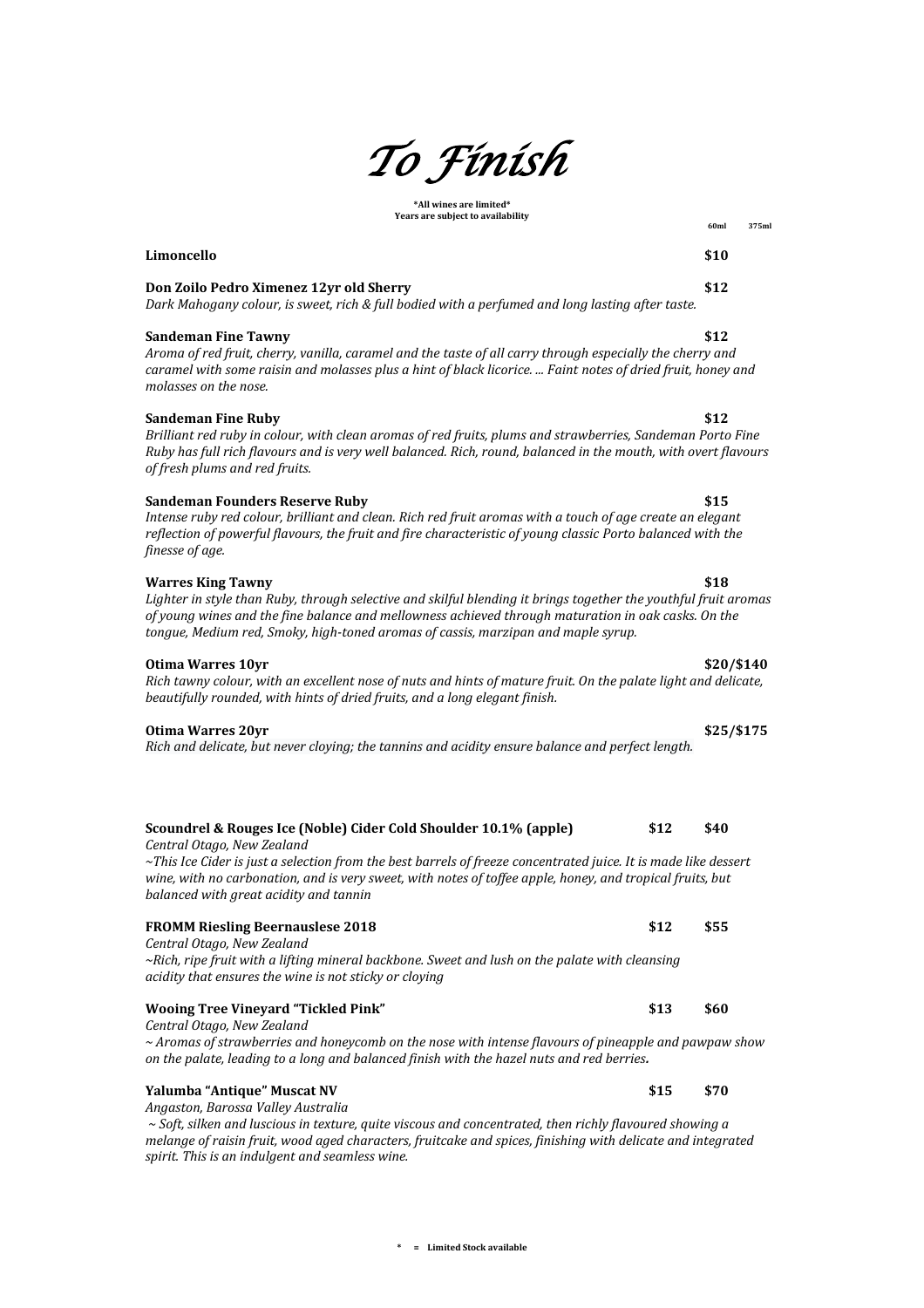

AT NICE HOTEL

**Snacks \$9** Dusted Bar Chips & Aioli Dip

**Mixed Platter for two \$42**

(Add more people for extra **\$12** p/p)

Cured Meats, Sundried Tomatoes, Gherkins, Cheese, Mixed Olives, Pickled Mushrooms, Hummus of the day, Fresh Vegetables, & Mixed Breads

**Cheeseboard & Crackers for two \$25**

**Small Plates \$21**

Coconut-marinated Snapper w Black Rice & Tropical Salad

Chicken Liver Parfait, Smoked Maple Butter, Brioche & House-made pickles

**Chefs Special**

**Please advice of any Dietary Requirements Menu is subject to Change**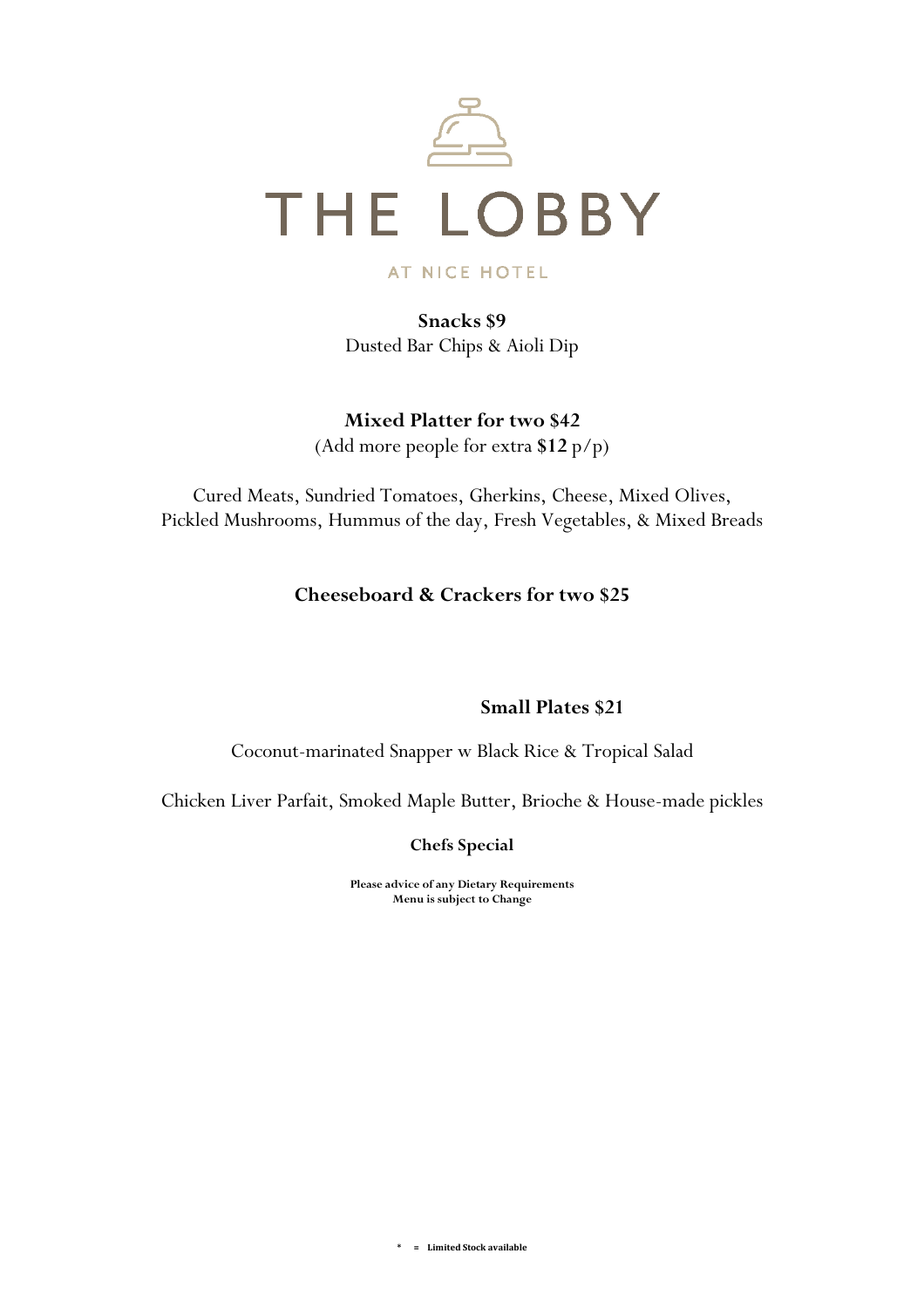

# AT NICE HOTEL

# **Mains**

**\$43**

Panfried Snapper, Carrots two ways, Broccoflower, Parsley & Anchovy

Sauce GFDF

**\$44**

Medium Rare Eye Fillet, Crispy Bacon & Chive Potato Mash, Mushroom Puree & Beef-tea **GF**

**\$45**

Duck Breast, Jerusalem Artichoke Puree, Beetroot Chutney, Roasted Buckwheat, Orange Sauce

**\$41**

Crispy Pork Belly, Kumara Puree, Sautéed Cabbage, Mushrooms & Jus **GF**

**\$32** Preserved Eggplant Salad with Chickpeas, Courgette, Black Beans, Quinoa & Spiced Dressing (**Vegan/GF)**

# **Sides \$14**

Fresh Mediterranean Cos Salad using Local & Seasonal Produce with a creamy dressing **GF** 

Brussel Sprouts with Mandarins, Fresh Herbs, Sherry Vinaigrette

Potato Bake & Parmesan Cheese **GF** 

### **Sweets \$16**

Berry Tiramisu, Little Liberty Berry Sorbet & Taranaki Macadamias

Snickers Cake & Little Liberty Almond Mocha Ice-Cream

### Puff Pastry Chocolate & Plum Cream-Horns

Spiked Affogato – Vanilla Ice Cream, Espresso, Choc Stout, Waffle cone Add a liqueur of choice for an extra \$8 GF

**\* = Limited Stock available**